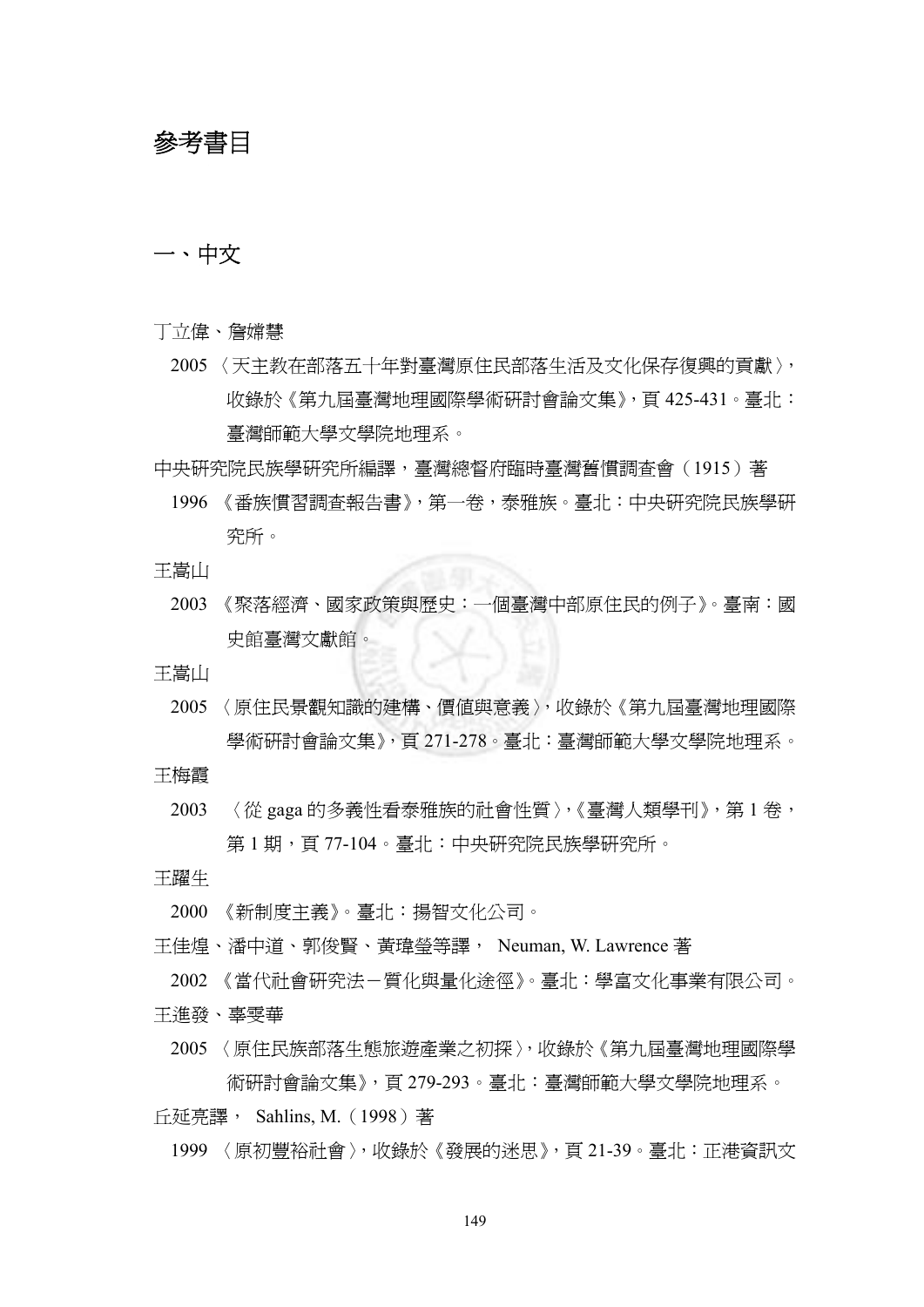化事業有限公司。

- 台邦‧撒沙勒
	- 2000 〈尋找部落主權—文化商品化、智慧財產權與原住民傳統資源權力之探 討〉。發表於《生物多樣性與臺灣原住民族發展研討會》。臺北:財團法 人臺灣原住民文教基金會。
- 台邦‧撒沙勒
	- 2004 《尋找失落的箭矢-部落主義的視野和行動》。臺北:國家展望文教基金 會。
- 布興大立

2002 《從和解到自治 : 原住民族歷史重建》。臺北 : 前衛出版社。

- 宋秉明
	- 2001 〈永續⁄生態觀光的規劃模式-以賞鯨活動為例〉,收錄於《第一屆觀光 休閒暨餐旅產業與續經營研討會論文集》,頁 111-122。高雄:高雄餐旅 學院。
- 宋鎮照
	- 2000 《發展政治經濟學》。臺北:五南圖書出版公司。
- 宋龍生
- 1963 〈南澳泰雅族的部落組織〉,《中央研究院民族學研究所集刊》,第十五期。 李亦園等
	- 1982 《臺灣土著民族的社會與文化》,臺北:聯經出版社。
- 李銘輝
	- 1994 《觀光導論》。臺北:揚智文化事業股份有限公司。
- 余遜達、陳旭東譯,Ostrom, E.(1990)著
	- 2000 《公共事物的治理之道》。上海:三聯書局。
- 呂嘉泓
	- 1999 《社區營造在永續發展中之角色-以嘉義縣山美社區為例》。國立中正大 學政治學研究所碩士論文。

沈台訓譯, Schech, S., Haggis, J. (2000)著

- 2003 《文化與發展:批判性導論》。臺北:巨流圖書公司。
- 林治平
	- 1996 《基督教與臺灣》。臺北:宇宙光出版社。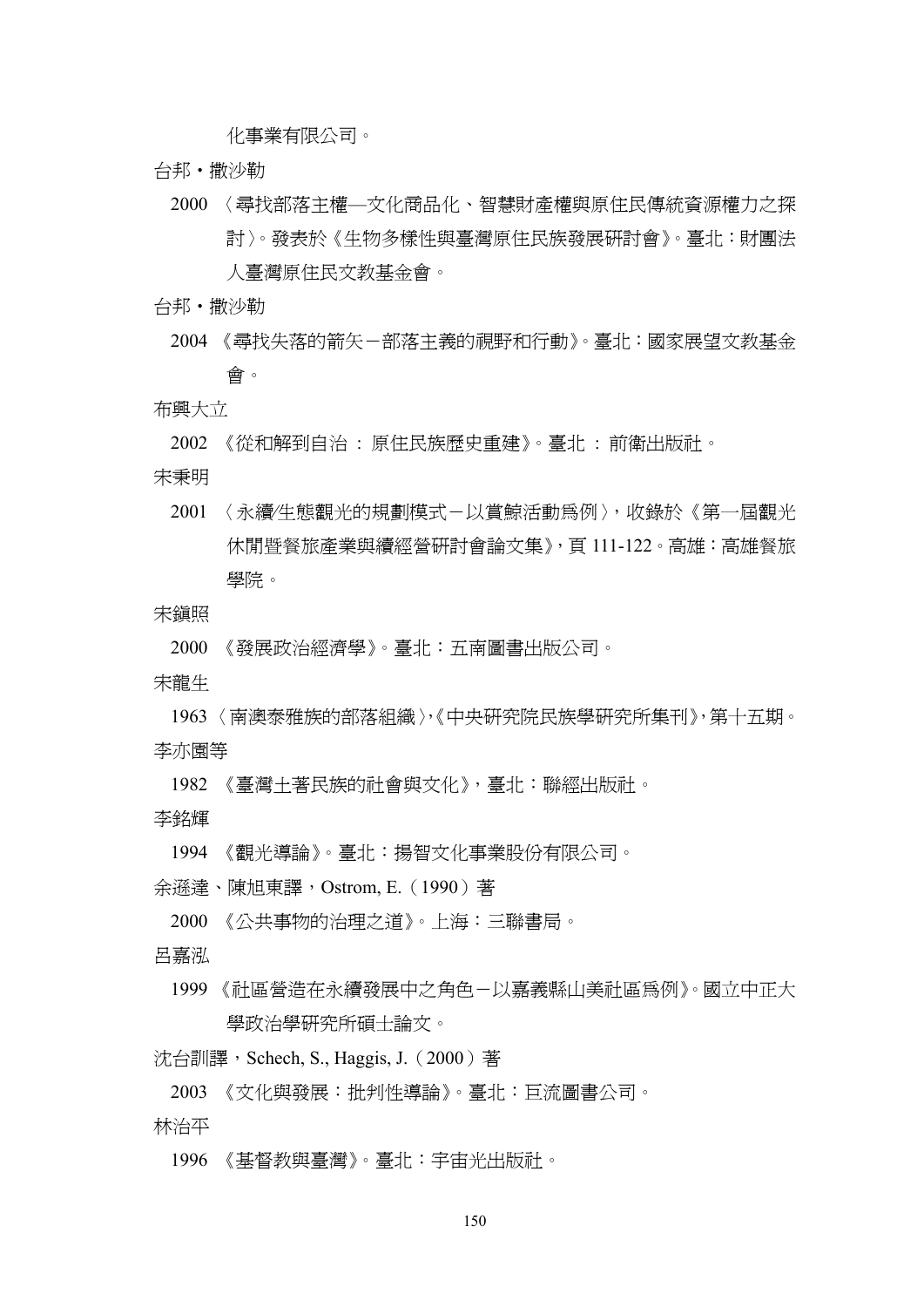林俊強

1999 《開闢運輸道路影響原住民部落發展之研究-以新竹縣尖石鄉司馬庫斯 為例》。臺灣大學地理學研究所碩士論文。

林薏伶

- 2006 《原住民族部落土地資源自主治理之研究 : 以苗栗縣南庄鄉蓬萊村為 例》。政治大學地政研究所碩士論文。
- 官大偉
	- 2002 《原住民保留地共有制施行基礎-公共資源自主治理模式的研究:以新 竹縣尖石鄉個案為例》。政治大學民族學研究所碩士論文。
- 官大偉、顏愛靜
	- 2005 〈從馬里光流域人河關係的變遷談「自然」的再想像〉,收錄於《第九屆 臺灣地理國際學術研討會》,頁 434-443。臺北:臺灣師範大學。
- 金耀基譯,Parsons, T.(1960)著
	- 1976 《發展的挑戰》。香港:香港中文大學。
- 洪廣冀
	- 2000 《森林經營之部落、社會與國家的互動-以新竹司馬庫斯部落為個案》。 臺灣大學森林學研究所碩士論文。
- 洪廣冀、林俊強
	- 2004 〈觀光地景、部落與家-從新竹司馬庫斯部落的觀光發展探討文化與共 享資源的管理〉,《地理學報》,第三十七期,頁:51-97。
- 洪泉湖
	- 1992 《臺灣地區山地保留地政策制定之研究》。政治大學三民主義研究所博士 論文。
- 紀駿傑
	- 1998 〈從觀光原住民到原住民自主的觀光〉,收錄於《原住民文化與觀光休閒 發展研討會論文集》,頁:45-60 臺北:中華民國戶外遊憩學會、財團法 人臺灣原住民文教基金會。
- 高銛譯, Amin, S.(1973)著
	- 1990 《不平等的發展》。臺北:桂冠圖書股份有限公司。
- 許寶強、汪暉
	- 1999 《發展的迷思》,臺北:正港資訊文化事業有限公司。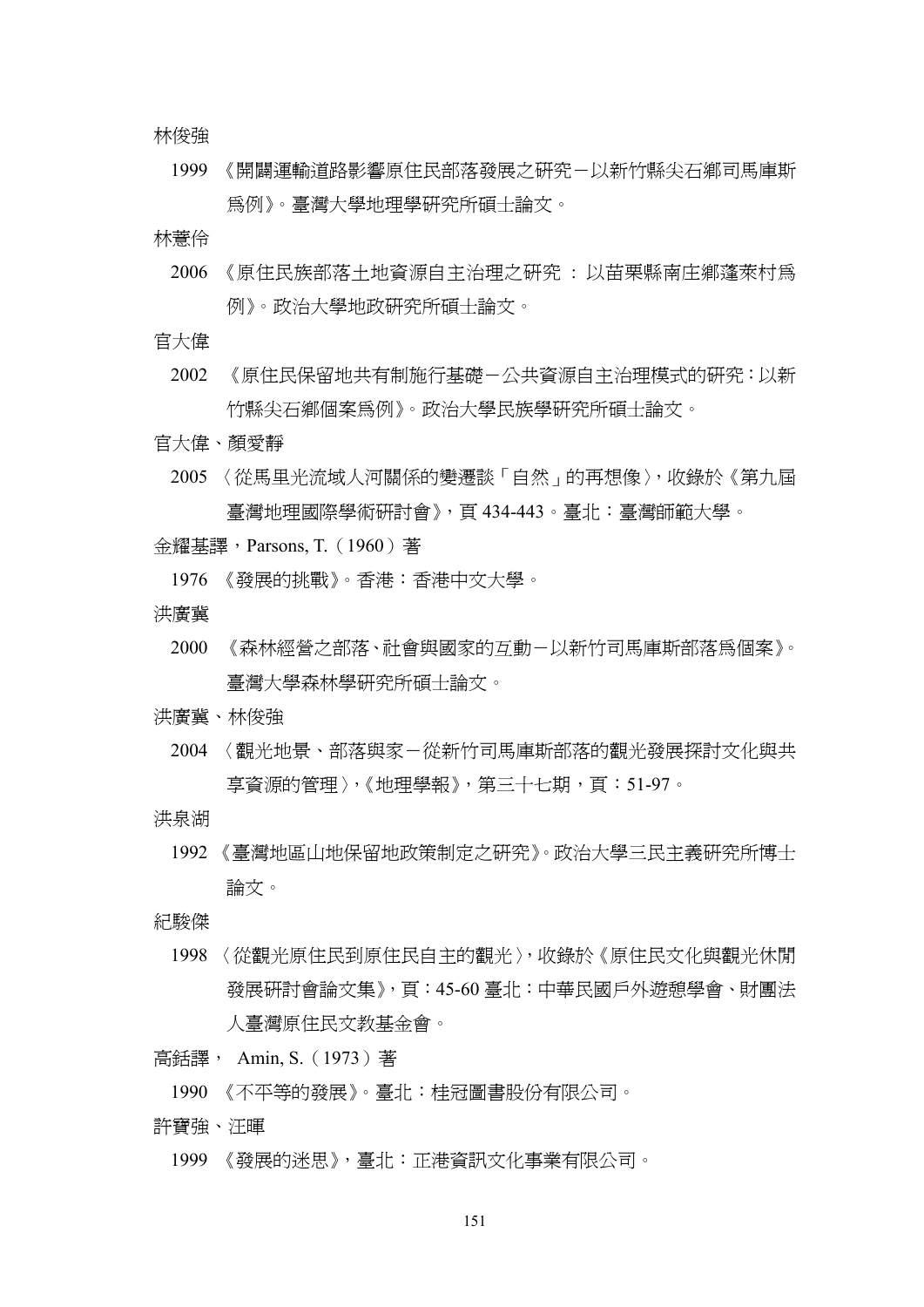陳文德

1998 〈芮克里夫布朗-結構功能論大師〉,收錄於黃應貴主編《見證與詮釋: 當代人類學家》,頁:84-141。臺北:正中書局。

陳茂泰

- 1973 〈從旱田到果園-道澤與卡母界農業經濟變遷的調滴〉,《中央研究院民 族學研究所集刊》,第三十六期,頁:11-33。
- 陳其南
	- 1998 〈文化產業與原住民部落振興〉,收錄於《原住民文化與觀光休閒發展研 討會論文集》,頁:3-11 臺北:中華民國戶外遊憩學會、財團法人臺灣 原住民文教基金會。
- 陳思仁等譯, Hobsbawm, E.(1983)等著

2002 《被發明的傳統》。臺北:城邦文化事業股份有限公司。

陳孟莉

2003 《新光、鎮西堡部落泰雅族人的原住民身份的論述實踐與資源競爭》。 清華大學人類學研究所碩士論文。

郭岱宜

1999 《生態旅遊 : 21 世紀旅遊新主張》。臺北:揚智文化事業股份有限公司。 曹玉文

1996 《社會發展理論》。臺北:揚智文化事業股份有限公司。

張中復

- 2000 〈論都市原住民的「邊緣化」問題及其探討〉,收錄於《都市原住民族群 與住宅問題研討會論文集》,頁:115-126。臺北:臺北市政府原住民事 務委員會。
- 張恭啓、于嘉雲譯, Kessing, R.著 (1976)
	- 1999 《文化人類學》。臺北:巨流圖書公司。
- 張恭啓、于嘉雲譯, Kessing, R.著 (1981)
	- 2001 《人類學與當代世界》。臺北:巨流圖書公司。
- 賀志雄
	- 1997 《人類學百年爭論》。雲南:雲南大學。
- 畢慶章
	- 1958 《新竹新志》。臺北:中華叢書委員會。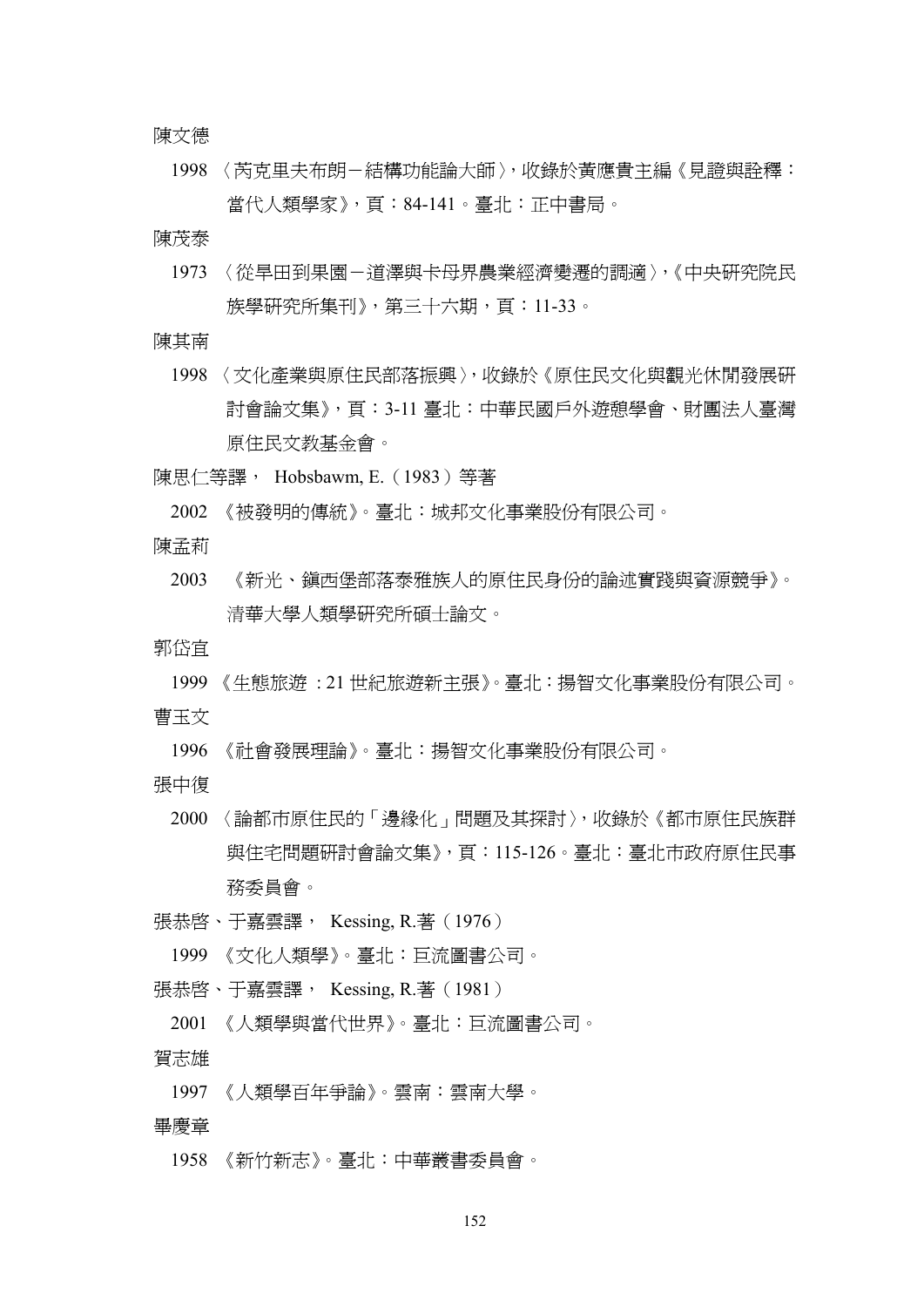#### 黃應貴

1973 〈經濟適應與發展-一個臺灣中部高山族聚落的研究〉,《中央研究院民 族學研究所集刊》, 第三十六期, 頁:35-55。

## 黃應貴

1998 〈牟斯-關於交換與計會的象徵起源〉,收錄於《見證與詮釋:當代人類 學家》,頁:52-83。臺北:正中書局。

## 黃應貴

2006 《人類學的視野》。臺北:群學出版有限公司。

#### 黃智慧

1998 〈二十世紀人類學的啓動者-馬凌諾斯基〉,收錄於黃應貴主編《見證與 詮釋:當代人類學家》,頁:142-179。臺北:正中書局。

## 黃國超

2001 《「神聖」的瓦解與重建─鎮西堡泰雅人的宗教變遷》。清華大學人類學 研究所碩士論文。

# 黃國超

- 2003 〈原住民觀光與社區自主權-泰雅族鎮西堡部落發展生態旅遊之研 究〉,《原住民教育季刊》,2003年秋季號,頁:27-44。臺東:國立臺東 師院原住民教育中心。
- 葉春榮
	- 1998 〈文化生態學的倡言人-史都華〉,收錄於黃應貴主編《見證與詮釋:當 代人類學家》,頁:180-215。臺北:正中書局。

# 黑帶巴彥

2002 《泰雅人的生活型態探源-一個泰雅人的現身說法》。新竹:新竹縣文化 局。

## 楊承翰

2004 《以『社群組構理論』探討新竹縣新光(斯馬庫斯)部落的社區總體營 造歷程》。花蓮:東華大學環境政策研究所碩士論文。

### 楊明賢

1999 《觀光學概論》。臺北:揚智文化事業股份有限公司。

## 蔡志堅

1996 《國家公園內原住民生態參與模式之建構—以玉山國家公園與東埔社布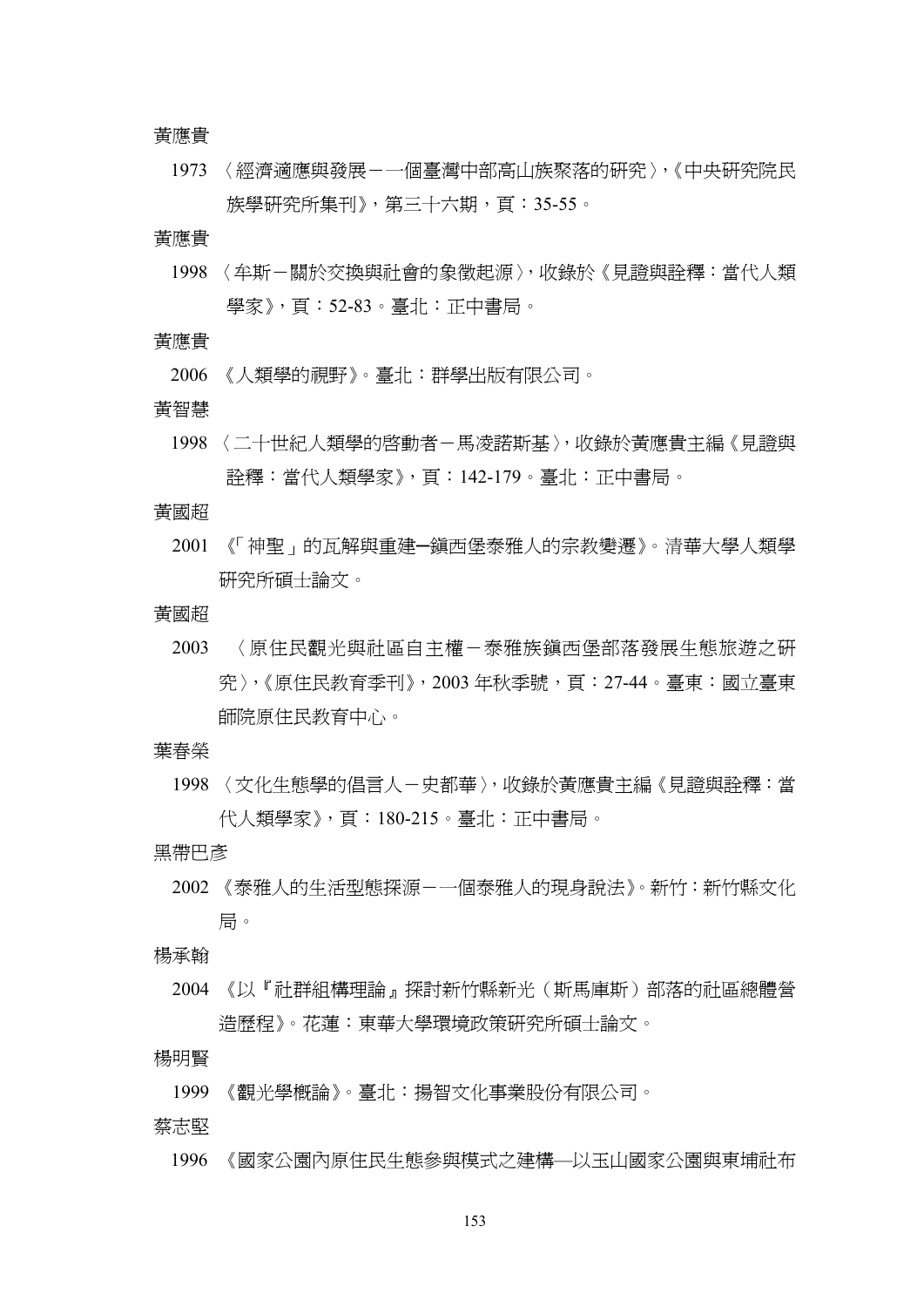農族為例》。臺北:中興大學資源管理研究所碩士論文。

廖守臣

1999 《泰雅族的社會組織》。花蓮:慈濟醫學暨人文社會學院原住民健康研究 室。

廖秀梅

- 2001 〈生態旅遊與地方居民之關聯性-以臺南七股沿海地區為例〉,收錄於《第 一屆觀光休閒暨餐旅產業永續經營研討會論文集》,頁:133-140。高雄: 高雄餐旅學院。
- 劉瑞華譯,North D. C.著
	- 1994 《制度、制度變遷與經濟成就》。臺北:時報文化。
- 謝世忠
	- 1994 《山胞觀光》。臺北:自立晚報設文化出版部。
- 謝登隆

1997 《個體經濟的理論與應用》。臺北:智勝文化事業有限公司。

- 謝繼昌
	- 1977 〈文化生態學-文化人類學中的生態研究〉,收錄於李亦園主編《文化人 類學選讀》,頁:61-88,臺北:食貨出版社。

蕭新煌

1983 〈山地經濟政策與經濟發展問題〉,收錄於李亦園等著《山地行政政策之 研究與評估報告》。臺北:中央研究院民族學研究所。

顏愛靜譯, Furubotn, E. G.、Richter, R.著 (2000)

2001 《制度與經濟理論-新制度經濟學之貢獻》。臺北:五南圖書出版公司。

- 顏愛靜、城忠志、吳樹欉
	- 2003 〈臺灣原住民保留地劃設保留區之初探—以高雄縣桃源鄉為例〉,《臺灣 土地金融季刊》,第四十卷,第四期。

顏愛靜、官大偉

- 2004 〈傳統制度與制度選擇—新竹縣尖石鄉兩個泰雅族部落共用資源自主治 理案例分析〉,《臺大地理學報》,第三十七期。
- 顏愛靜、楊國柱

2004 《原住民族土地制度與經濟發展》。臺北縣,稻香出版社。

顏愛靜譯, Anderies J. M., Janssen M. A., Ostrom E. (2004) 著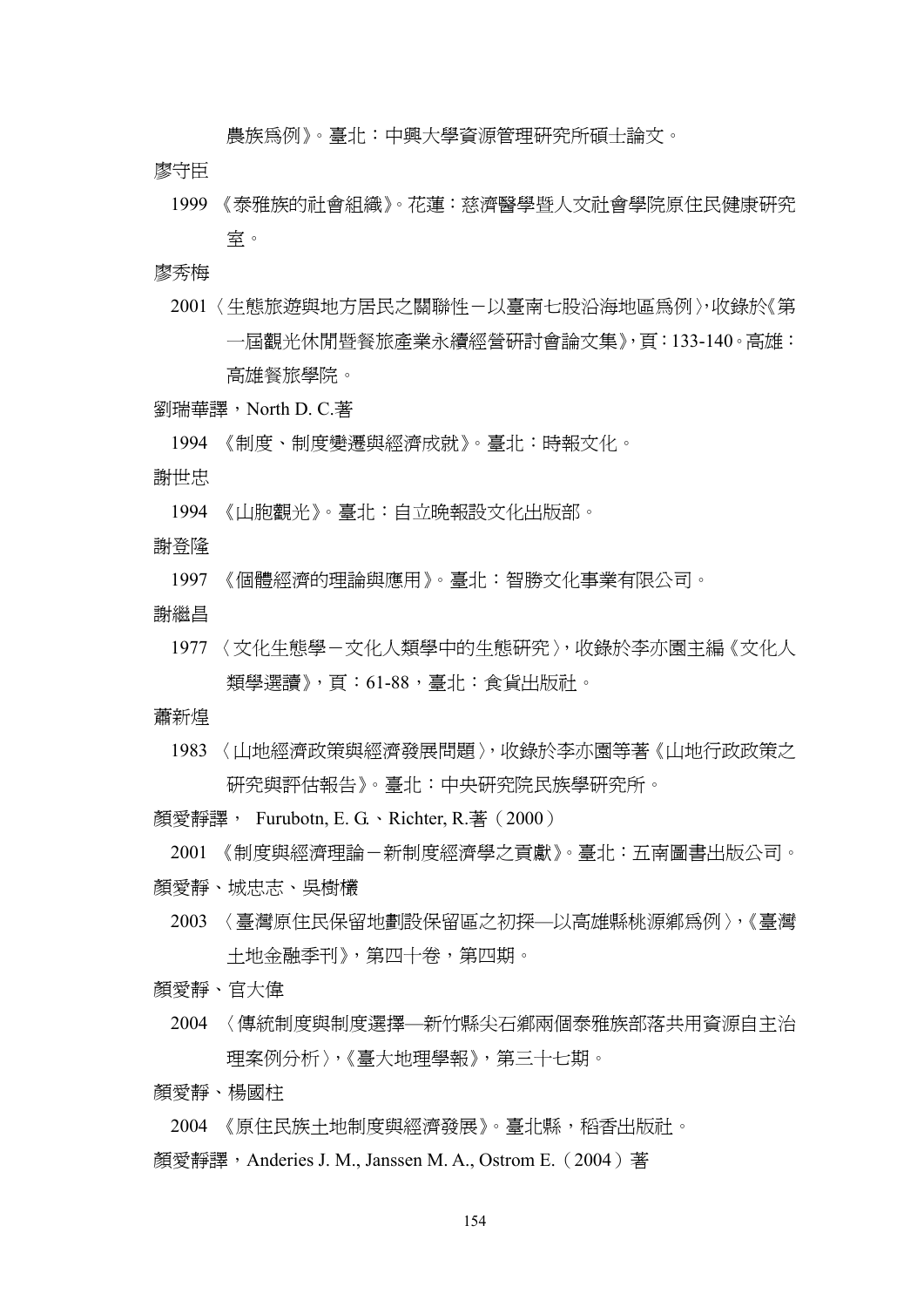2004 〈從制度觀點論社會-生態系統強健性的分析框架〉,《臺灣土地金融季 刊》,第四十一卷,第四期,頁 119-219。

顏愛靜

- 2006 《原住民地區共用資源保育與利用之分析—以新竹縣尖石鄉泰雅族部落 為例》,行政院國家科學委員會專題研究計畫《臺灣原住民族資源利用 與永續發展之研究(I)》,整合型研究計畫之子計畫六。臺北:政治 大學地政學系。NSC 94-2621-Z-004-001。
- 鐘龍治、廖學誠、陳宛君、劉瓊蓮、陳美惠
	- 2005 〈羅東林區民眾參與社區林業計劃之評估與分析〉,《地理學報》,第四十  $-\n$ 期,百:83-100。

# 二、英文

Adger, W. N., K.Brown, and E. L. Tompkins (2005), "The Political Economy of Cross-Scale Networks in Resource Co-Management." *Ecology and Society.* Vol.10 No.2 Issue 9.

Agrawal, A. (2003), "Sustainable Governance of Common-Pool Resources:Context, Methods, and Politics." *Annual Review of Anthropology.* Vol.32, pp.243-262.

- Allen, T. (1992), "Taking culture seriously." In T. Allen and a Thomas (eds), *Poverty and Development in the 1990s.* Oxford: Oxford University Press, pp.331-346.
- Anderies, J.M., Janssen M. A., Ostrom, E.(2004), "A Framework to Analyze the Robustness of Social-Ecological Systems From an Institutional Perspective." *Ecology and Society.* Vol.9 No.1 Issue 18.

[online] URL: http://www.ecologyandsociety.org/vol9/iss1/art18.

- Cowen, M. P. and Shenton, R. W. (1996), *Dectrines of Development Dictionary.* London: Routledge.
- Crang, M.(2003), "Qualitative methods: touchy, feely, look-see?" *Progress in Human Geography.* Vol.27 Issue 4, p494-504.

Crang, M.(2005), "Qualitative method: there is nothing outside the text?" *Progress*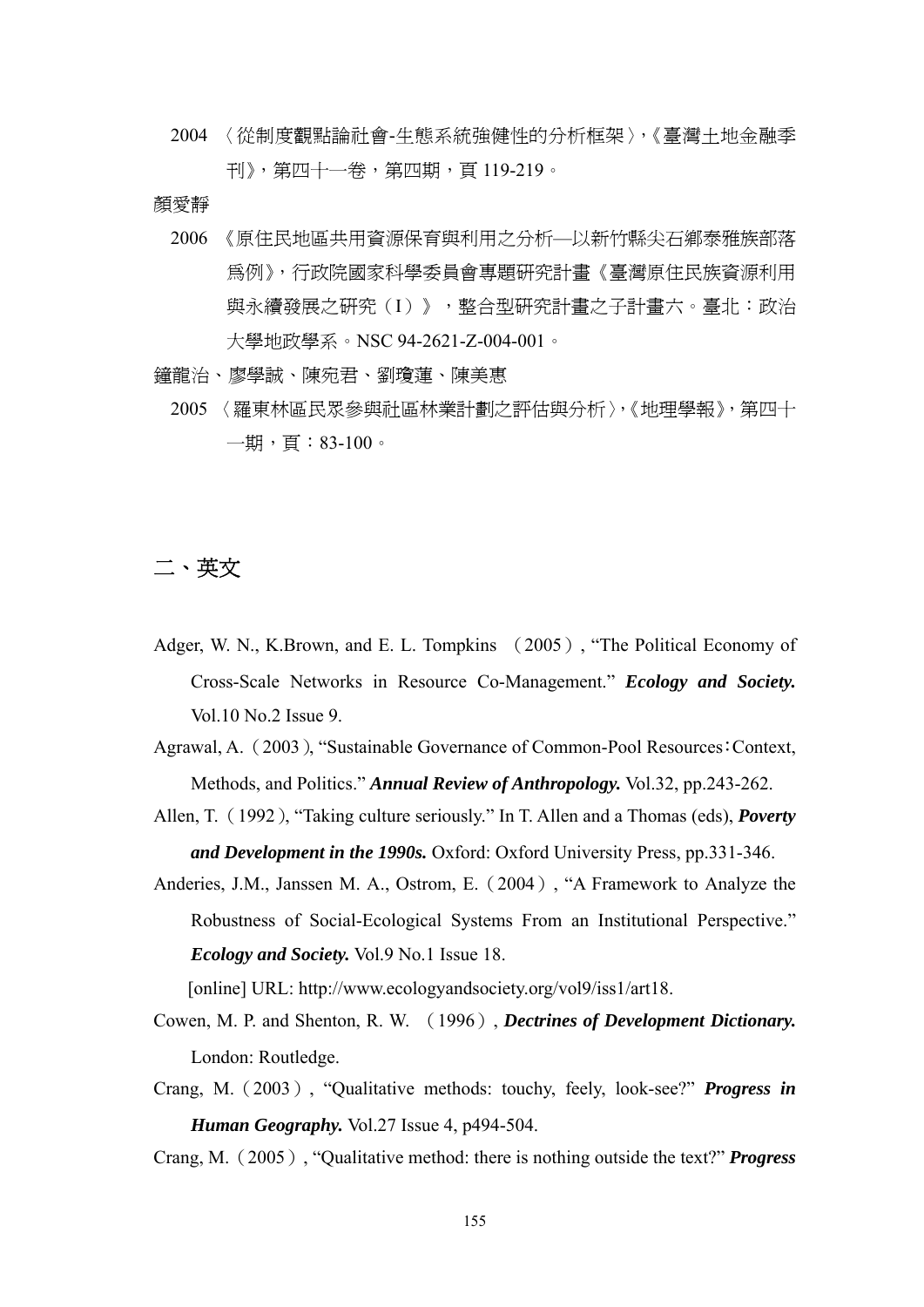*in Human Geography.* Vol.29 Issue 2, pp.225-233.

Escobar, A. (1995), "Encountering Development. "*The Making and Unmaking of the Third World*. Princeton, NJ: Princeton University Press.

Hardin, G. (1968), "The Tragedy of the Commons." *Science.* Vol.162, pp.1243-1248.

Inglehart, R. (1997), *Modernization and Postmodernization: Cultural, Economic* 

*and Political Change in 43 Societies.* Princeton: Princeton University Press.

Ribot, J. C., Peluso N. Lee(2003) "A Theory of Access." *Rural Sociology*. Vol.68 Issue 2, pp.153-188.

Marshall, B. (1994), *Engendering Modernity.* Cambridge: Polity.

- Nathalie, A. Steins, Niels G. Röling, Victoria M. Edwards (2000), "Re-'designing' the principles: An interactive perspective to CPR theory." Paper for the *8th Conference of the International Association for the Study of Common Property.*
- North, D.C. (1990), *Institutions, Institutional Change and Economic Performance*. Cambridge: Cambridge University Press.
- Olson, M.,(1965), *The Logic of Collective Action. Public Goods and the Theory*  of Groups. Cambridge, Mass: Harvard University Press.
- Ostrom, E. (1990), *Governing the Commons*:*The Evolution of Institutions for Collective Action.* New York: Cambridge University Press.
- Peet, R., Hartwick E. (1999), *Theories of Development*. New York: Adivision of Guilford Publication, Inc.
- Service, E. (1985), *A Century of Controversy*:*Ethnological Issue from 1980 to 1960.* Academic Press.
- Shiva, V.(1989), Staying Alive. *Women, Ecology and Development.* London: Zed Books.
- Shiva, V.(1997), "Economic globalisation, ecological feminism, sustainable development." *Canadian Womens Studies.* Vol.17 Issue 2, pp.22-27.
- Schech S., Haggis J. (2000), *Culture and Development: a Critical Introduction.* Blackwell Publishers
- Urry, J. (2002), **The Tourist Gaze.** London: Thousand Oaks, Calif.: Sage Publications.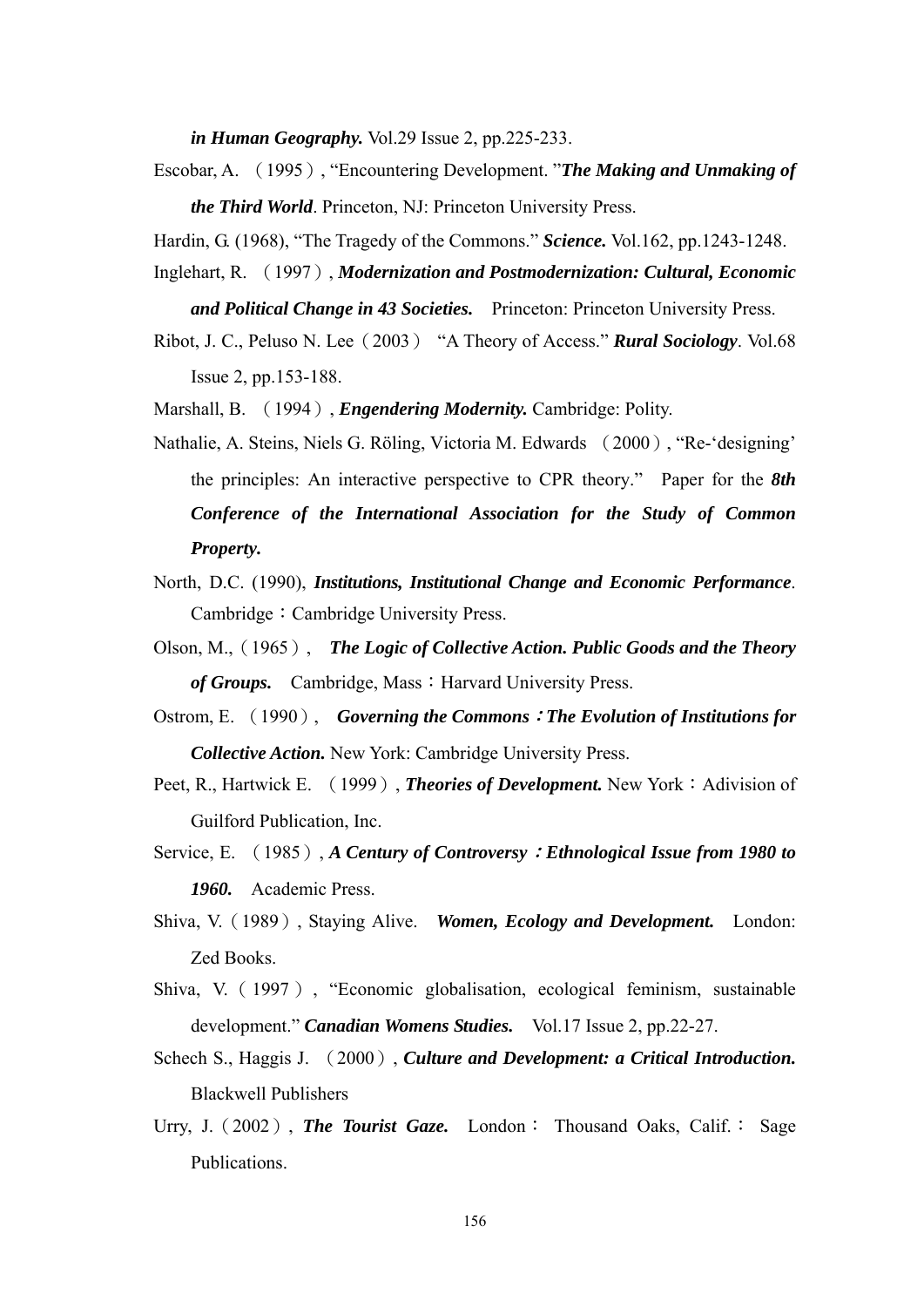# 三、動態媒體資料

《發現神木》,中國時報旅遊 42版,87年12月18日。

《鎮西堡:日照充足之地》,智邦生活館-文化視窗,91年6月5日。

- http://iwebs.url.com.tw/main/html/newtaiwan/1474.shtml
- 《新竹縣尖石鄉受海棠颱風影響遊客切勿冒險上山》,大臺灣旅遊網,94 年 7 月 18 日。
	- http://www.travel-web.com.tw/Show/Style1/News/c1\_News.asp?SItemId=02710 30&ProgramNo=A000001000001&SubjectNo=17710

《大雪山神木連十年第一》,聯合報週日版 A9 版,94 年 8 月 28 日。

- 《馬告的共管難題》,紀駿傑,中國時報 91 年 9 月 4 日論壇。
- 《一個小組的誕生-馬告小組》,臺灣社區新聞網,94 年 9 月 8 日。

http://www.dfun.com.tw/bigthing/north.aspx?articale\_id=957

《「斯馬庫斯、司馬庫斯」~新竹後山部落的二個美麗錯誤!》,大臺灣旅遊網, 94 年 10 月 21 日。

http://www.travel-web.com.tw/Show/Style1/News/c1\_News.asp?SItemId=02710

30&ProgramNo=A000001000001&SubjectNo=21554

《2005 尖石巨木節系列報導之二》,大臺灣旅遊網,94 年 12 月 11 日。

http://www.travel-web.com.tw/Show/Style1/News/c1\_News.asp?SItemId=02710 30&ProgramNo=A000001000001&SubjectNo=23609

# 四、網站資料

# 新竹縣政府全球資訊網

http://www1.hchg.gov.tw/xx/township/township13-jienshih.asp 尖石鄉資訊服務網 http://www.hccst.gov.tw/ 內政部統計資訊服務網 http://www.moi.gov.tw/stat/

行政院文化建設委員會-臺灣社區通 http://sixstar.cca.gov.tw/index.php